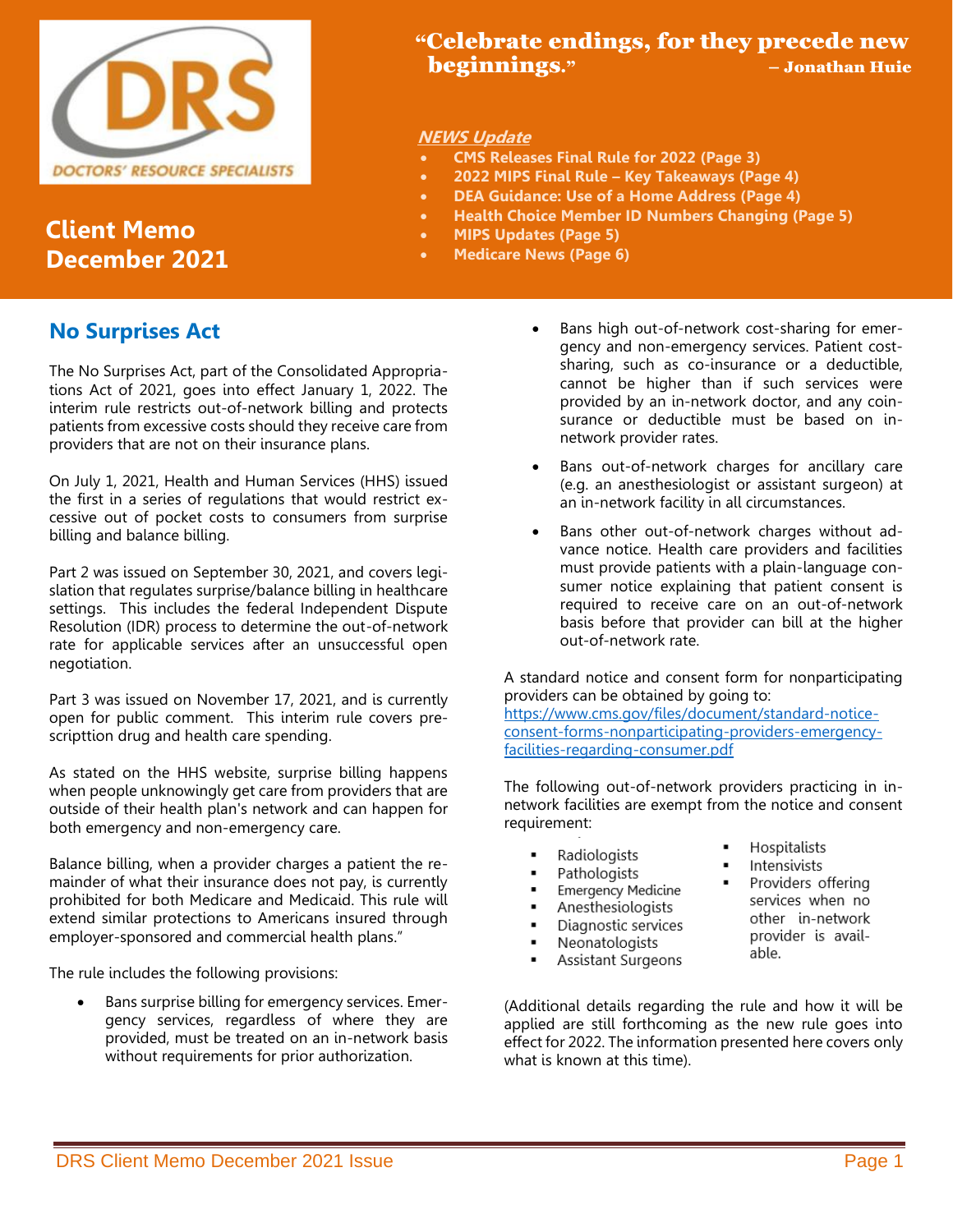Kelly Noyes. J.D., with von Briesen & Roper, s.c., discusses the provisions of the new rule in her October 19, 2021, article, "Surprise! It's the No Surprises Act," for the National Law Review.

While many details of the No Surprises Act are still forthcoming as federal agencies engage in the necessary rulemaking (which may not be complete by the Act's effective date), health care providers, facilities, insurers, and health plans should act now to ensure they are ready to comply with the Act's requirements, writes Ms. Noyes.

The No Surprises Act allows patients to waive its protections with regard to certain non-emergency services only, but there are strict notice and consent requirements that apply. These requirements make it clear that Congress's intention is that waiver of the No Surprises Act protections and consent to payment of out-of-network fees should be the exception for patients, rather than the rule.

If a patient declines to waive the No Surprises Act protections, an out-of-network provider can refuse to provide treatment, unless there is no in-network option, or there is another law barring such a refusal. However, the provider cannot pressure a patient into waiving his or her rights, for example, by delaying necessary treatment, or charging cancellation fees for existing appointments.

### **What do health care providers and facilities need to do?**

**Public Disclosures** -- health care facilities and providers are required to provide – to both the public and patients with applicable health plans – a one-page disclosure providing a plain-language explanation of the No Surprises Act and its requirements. The disclosure must give patients:

- o a clear and understandable statement of the requirements and prohibitions of the No Surprises Act; and
- o information regarding the process through which patients can complain about alleged violations.

**No balance billing out-of-network patients** -- facilities and providers must determine what patients are innetwork versus out-of-network, and negotiate any payment amounts for out-of-network care with the patient's health plan, rather than billing the patient and requiring the patient to negotiate with the plan.

#### **Where applicable, obtain the necessary written waiver** -- If a provider seeks to have a patient waive the No Surprises Act's protections, the provider has to give the patient a detailed written consent form at least 72 hours prior to a scheduled appointment, or 3 hours before a

same-day appointment.

The existing regulations require that the consent form be provided to the patient separate from other forms, and indicate:

- (a) whether pre-authorization is required;
- (b) what in-network providers are available; and
- (c) a good-faith cost estimate for the total bill for the proposed out-of-network care. (The good faith cost estimate also triggers health plans to provide an advanced explanation of benefits, giving patients information regarding not just the total cost of the out-of-network care, but the patient's likely out-of-pocket expenses.

### **What do facilities and providers get paid for out-of-network care?**

There are two components to the payments provided to out-of-network facilities and providers under the No Surprises Act:

- 1. Patient Payments -- Under the No Surprises Act, patient payments are limited to the patient's costsharing requirement for in-network care. This means, for example, that if a patient's health plan has a 20% coinsurance requirement for in-network emergency care, that same 20% requirement applies to the out-of-network emergency care.
- 2. Health Plan Payments -- The second component of the payment to facilities or health care providers is the health plan's payment. Health plans must pay the facility or provider the total amount the plan believes it owes within 30 days of receiving a clean claim.

The No Surprises Act provides that insurance payments can be based on an All-Payer model, state law, an agreement between the plan and the facility or provider, or a resolution decided by an arbitrator through the independent dispute resolution process. Wisconsin does not recognize an all-payer model.

If the health care facility or provider enters into negotiations and cannot reach a resolution within 30 days, the facility or provider then has four days to initiate independent dispute resolution regarding the payment amount.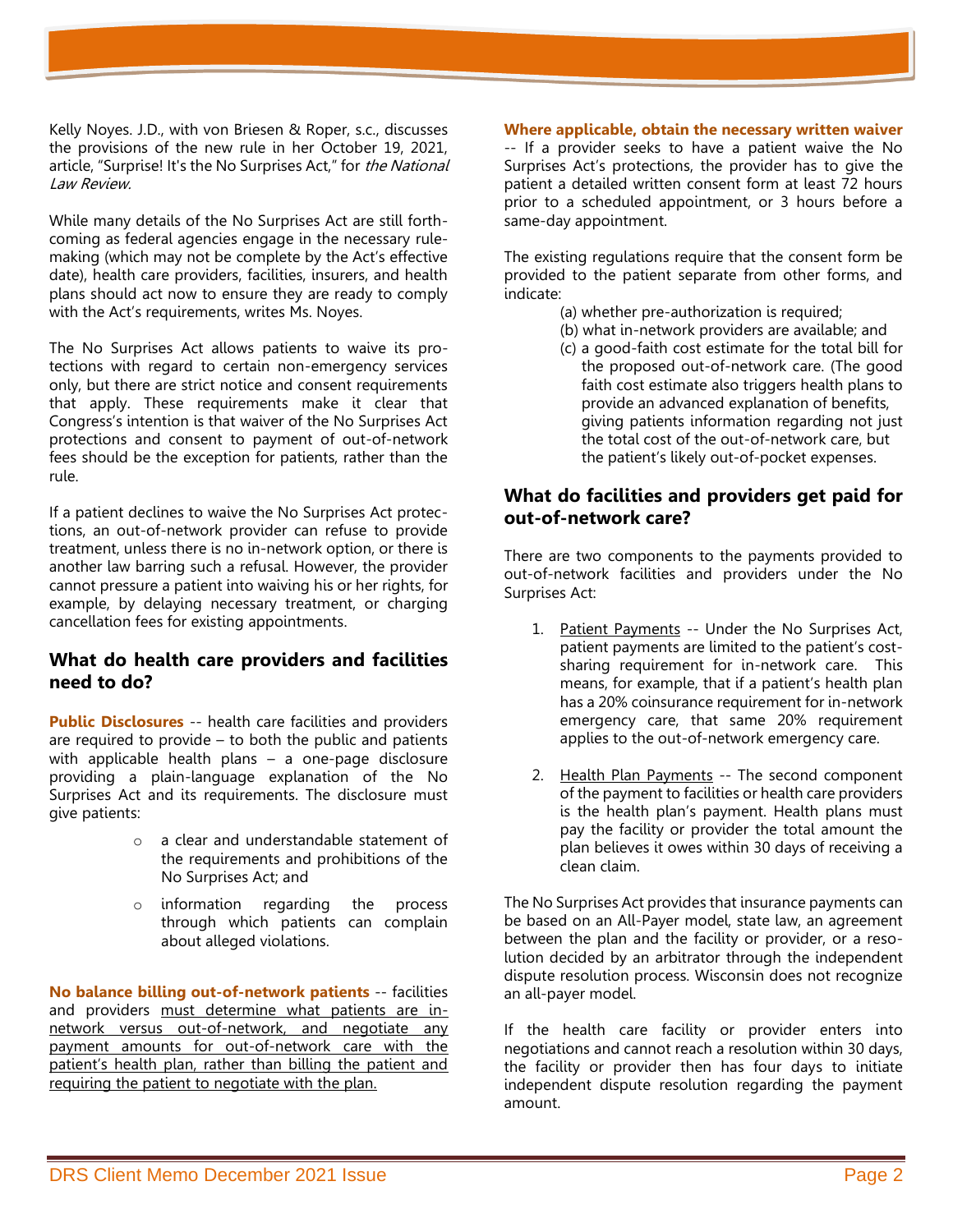**Independent Dispute Resolution (IDR)** -- If a health care facility or provider initiates the IDR process, both the facility or provider and the health plan will submit to an arbitrator a proposed payment amount, and information regarding the following factors:

- $\downarrow$  The calculated Qualified Payment Amount (QPA);
- $\downarrow$  The provider's training and experience;
- $\overline{\phantom{a}}$  The complexity of the procedure or medical decision-making;
- $\ddot{\bullet}$  The patient's acuity;
- $\ddot$  The market share of the health plan, and the provider or facility;
- $\downarrow$  Whether the care was provided at a teaching facility;
- $\overline{\phantom{a}}$  The scope of services;
- $\overline{\text{L}}$  Any demonstration of good faith efforts to agree on a payment amount; and
- $\ddot{\bullet}$  The contracted rates from the prior year.

Many details about the IDR process related to health plan payments for out-of-network services are still forthcoming, including what weight arbitrators should give to each of the factors provided.

### **How is the No Surprises Act going to be enforced?**

States will have primary enforcement authority for the No Surprises Act for both issuers who offer health insurance coverage in the individual or group markets in the state, and facilities or providers offering services in the state. If the state does not provide adequate enforcement, CMS will take over enforcement.

With regard to health plans, CMS and states may conduct random, targeted, market conduct investigations to ensure compliance.

The No Surprises Act imposes civil monetary penalties of up to \$10,000. The penalty will be waived if a provider or facility did not knowingly violate, and should not have reasonably known it violated, the act, and reimburses any incorrect payments plus interest. There is also a hardship exemption to the civil monetary penalties.

More detailed Information on the No Surprises Act can be viewed at: <https://www.cms.gov/nosurprises>

## **CMS Releases Final Rule for 2022**

The 2022 Medicare Physician Fee Schedule final rule promotes greater telehealth utilization and boosts payment rates for vaccine administration, writes Jacqueline LaPointe in her November 3, 2021, article for RevCycle Intelligence.

The conversion factor for next year will be \$33.59, a decrease of \$1.30 versus the 2021 conversion factor. Next year's rate accounts for statutory changes to RVUs and the expiration of the 3.75% temporary 2021 payment increase Congress approved through pandemic-related legislation.

Other finalized policies include the elimination of geographic barriers when it comes to using telehealth for behavioral healthcare. The final rule enables patients to access telehealth services in their homes versus a qualifying healthcare site for diagnosis, evaluation, and treatment of mental health disorders.

The Medicare Physician Fee Schedule will pay for mental health visits furnished by rural health clinics and federally qualified health centers using telehealth, including audioonly telephone calls, for the first time outside of the COVID-19 public health emergency (PHE), CMS noted.

The agency also finalized an extension for services added to Medicare's telehealth list during the COVID-19 PHE until CY 2023. The rule also extended inclusion of some cardiac and intensive cardiac rehabilitation codes on the telehealth list through the end of CY 2023.

The agency finalized a higher Medicare reimbursement rate for the administration of certain vaccines. The rule states that Medicare will pay \$30 per dose for the administration of the influenza, pneumococcal and hepatitis B virus vaccines and will continue to pay \$40 per dose for administration of the COVID-19 vaccines.

Also finalized in the new rule are new policies regarding split, or shared, evaluation and management (E/M) visits, implementation of new modifiers for physical and occupational therapy services furnished by physical therapist assistants and occupational therapy assistants, and authorization of the direct payment of physician assistants for qualifying services.

Healthcare industry groups are coming out against the reduced conversion factor in CY 2022.

The AMA reported that the reduction in the conversion factor is about 3.85% but that cut is on top of other looming Medicare physician reimbursement reductions, which could reach close to 10% of physician payments next year if Congress does not interview.

"Failing to prevent these cuts could result in significant challenges," said Jerry Penso, MD, MBA, president and CEO of the American Medical Group Association, which also conducted the survey asking providers what they would do if full physician reimbursement cuts were enacted.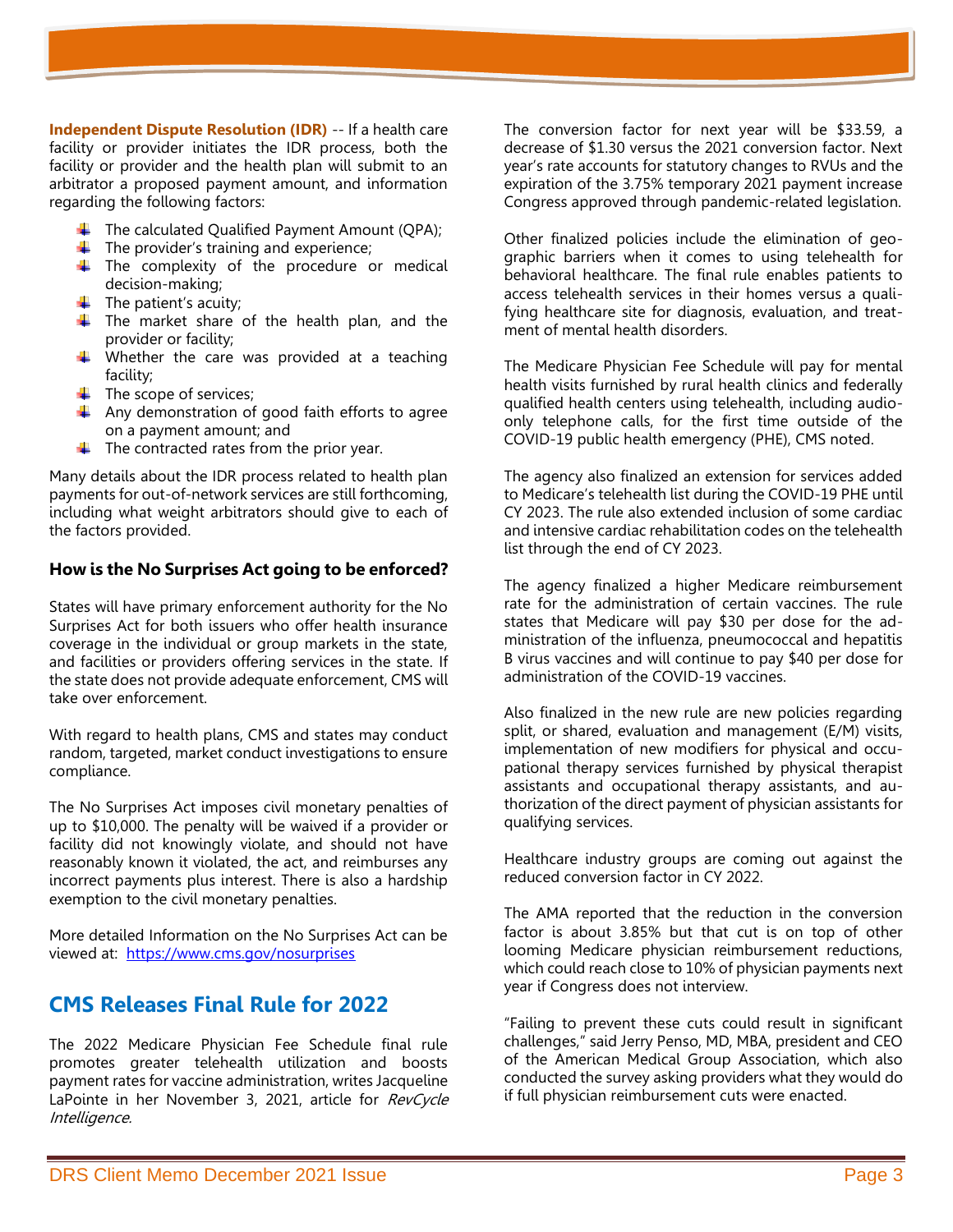## **2022 MIPS Final Rule – Key Takeaways**

-- Staff, MD Interactive, November 5, 2021

On November 2, 2021, CMS issued the Final Rule for the 2022 Medicare Physician Fee Schedule which also included several changes to the Quality Payment Program (QPP).

The Rule makes significant revisions to the existing MIPS program and outlines a timeframe for transitioning to the new MIPS Value Pathways (MVPs). Here are the key takeaways that will have a major impact on the future of clinician reporting.

Key QPP policies in the 2022 performance year include:

- Revising the definition of MIPS eligible clinicians to include social workers and certified nursemidwives.
- Setting the MIPS performance threshold at 75 points and exceptional performance threshold at 89 points. The 2022 performance year is the last year for an additional MIPS adjustment for exceptional performance.
- Weighting cost and quality performance categories equally (as statutorily required) at 30%
- Revising quality scoring policies, including introduction of a floor for new measures (7 points for first year, 5 points for second year) and removal of outcome/high priority measure bonus points and end-to-end electronic reporting bonus points
- The maximum payment adjustment for 2022 remains the same at  $+/-$  9% and will be applied towards a clinician's 2024 Medicare Part B payments for covered professional services.

#### **Quality Measures**

There are 200 Quality measures available for the 2022 performance period. This includes substantive changes to 87 existing Quality measures, one new specialty measure set for certified nurse-midwives, four new Quality measures (including 1 new administrative claims measure), and removal of 15 existing Quality measures (two are applicable to Medicare Part B Claims only).

#### **Cost Category**

The Final Rule will add five newly developed episodebased Cost measures for the 2022 performance period.

#### **Improvement Activities Category**

CMS will update the Improvement Activities inventory for the 2022 performance year, including adding seven new activities and modifying 15 current activities. There are six activities that will be removed from the IA inventory.

The Final Rule will also allow CMS to suspend an Improvement Activity if there is a reason to believe that the continued collection raises possible patient safety concerns or is obsolete.

#### **Promoting Interoperability (PI) Category**

CMS will apply automatic reweighting of the PI category for the following clinicians, beginning with the 2022 performance period:

> Clinical social workers Small practices

#### **Small Practices**

The Final Rule updates the redistribution policies for small practices. When the Promoting Interoperability performance category is reweighted the following category weights will apply:

> Quality will be weighted at 40%. Cost will be weighted at 30%. Improvement Activities will be weighted at 30%.

In cases where both the Cost and the Promoting Interoperability performance categories are reweighted, the Quality and Improvement Activities categories will be equally weighted at 50%.

The 2022 Final Rule makes significant changes to the traditional MIPS program next year and lays out a plan to introduce MVP reporting. MIPS eligible clinicians should begin reviewing these changes now so they understand the potential impact on their reporting practices.

## **DEA Guidance: Use of a Home Address**

This guidance document addresses issues pertaining to individuals and mid-level practitioners using their home address as a principal place of business or professional practice and the home address becoming a controlled premise, subject to unannounced inspections and administrative warrants under existing DEA regulations.

**To Whom It Applies**: DEA-Registered Individuals and Mid-Level Practitioners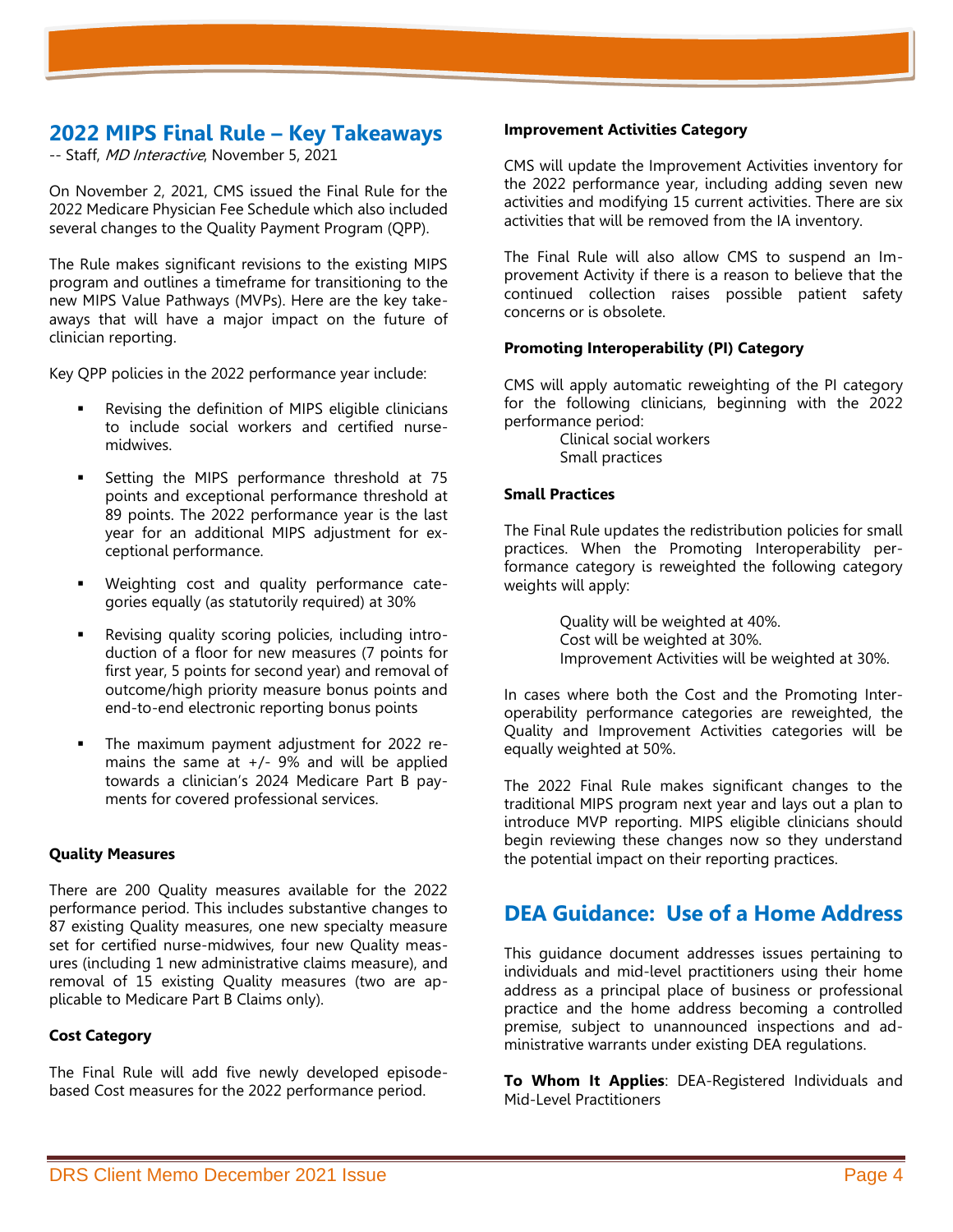**Question**: Can an individual practitioner, to include a midlevel practitioner, use their home address as the principal place of business or professional practice

**Answer:** Yes. An individual practitioner is a physician, dentist, veterinarian, or other individual licensed, registered, or otherwise permitted, by the United States or the jurisdiction in which he/she practices, to dispense a controlled substance in the course of professional practice, but does not include a pharmacist, a pharmacy, or an institutional practitioner.

A mid-level practitioner means an individual practitioner, other than a physician, dentist, veterinarian, or podiatrist, who is licensed, registered, or otherwise permitted by the United States or the jurisdiction in which he/she practices, to dispense a controlled substance in the course of professional practice.

DEA regulations require a separate registration for each principal place of business or professional practice at one general physical location where controlled substances are manufactured, distributed, imported, exported, or dispensed by a person  $(21 \text{ CFR } 1301.12(a))$  DEA regulations do not prohibit individual and mid-level practitioners from using their home address.

If an individual practitioner or mid-level practitioner does choose to use their home address as a principal place of business or professional practice, the location becomes a "controlled premise" and is subject to unannounced inspections and administrative warrants under existing DEA regulations. They must also comply with the established recordkeeping and security requirements. (November 3, 2021 (Revised #1), Original Posted July 8, 2021 DEA website).

### **Health Choice Member ID Numbers are Changing January 1, 2022**

All members received new ID cards in December 2021. The new format will look like this for each line of business:

| <b>Health Plan</b>                      | ID#                                            |
|-----------------------------------------|------------------------------------------------|
| Health Choice AZ                        | HCIA12345678                                   |
| Health Choice Pathway                   | MZHHC12345678                                  |
| Health Choice Pathway<br>(Dual Members) | Medicare: MZHHC12345678<br>AHCCCS HCIA12345678 |

## **MIPS UPDATES**

#### 2021 MIPS Automatic Extreme and **Uncontrollable Circumstances Update**



CMS is automatically applying the MIPS extreme and uncontrollable circumstances (EUC) policy to ALL individual MIPS eligible clinicians for the 2021 performance year.

#### **The automatic EUC policy only applies to MIPS eligible clinicians participating as individuals.**

The automatic EUC policy does not apply to groups, virtual groups, or APM Entities.

**Reminder:** December 31, 2021, is the deadline to submit your Promoting Interoperability Hardship Exception and Extreme and Uncontrollable Circumstances (EUC) Applications for the 2021 performance year.

### **Check Your Initial 2022 MIPS Eligibility on the QPP Website**

You can now use the [Quality Payment Program Participa](https://lnks.gd/l/eyJhbGciOiJIUzI1NiJ9.eyJidWxsZXRpbl9saW5rX2lkIjoxMTksInVyaSI6ImJwMjpjbGljayIsImJ1bGxldGluX2lkIjoiMjAyMTExMjMuNDkyNjc2MjEiLCJ1cmwiOiJodHRwczovL3FwcC5jbXMuZ292L3BhcnRpY2lwYXRpb24tbG9va3VwIn0.y7xpRXAMCgJ-jT5mY-o7kGy_D1enLOiNREU2Xh3NUNA/s/148356598/br/121570721808-l)[tion Status Tool](https://lnks.gd/l/eyJhbGciOiJIUzI1NiJ9.eyJidWxsZXRpbl9saW5rX2lkIjoxMTksInVyaSI6ImJwMjpjbGljayIsImJ1bGxldGluX2lkIjoiMjAyMTExMjMuNDkyNjc2MjEiLCJ1cmwiOiJodHRwczovL3FwcC5jbXMuZ292L3BhcnRpY2lwYXRpb24tbG9va3VwIn0.y7xpRXAMCgJ-jT5mY-o7kGy_D1enLOiNREU2Xh3NUNA/s/148356598/br/121570721808-l) to check your initial 2022 MIPS eligibility status. The tool can be found on the QPP website: [https://qpp.cms.gov](https://qpp.cms.gov/)



Just enter your NPI number to find out whether you need to participate in MIPS during the 2022 performance year.

To be eligible to participate in MIPS in 2022, you must:

- Bill more than \$90,000 a year in allowed charges for covered professional services under the Medicare Physician Fee Schedule (PFS); **AND**
- Furnish covered professional services to more than 200 Medicare Part B beneficiaries; **AND**
- Provide more than 200 covered professional services under the PFS.

If you don't exceed all 3 of the above criteria for the 2022 performance year, you're excluded from MIPS. However,